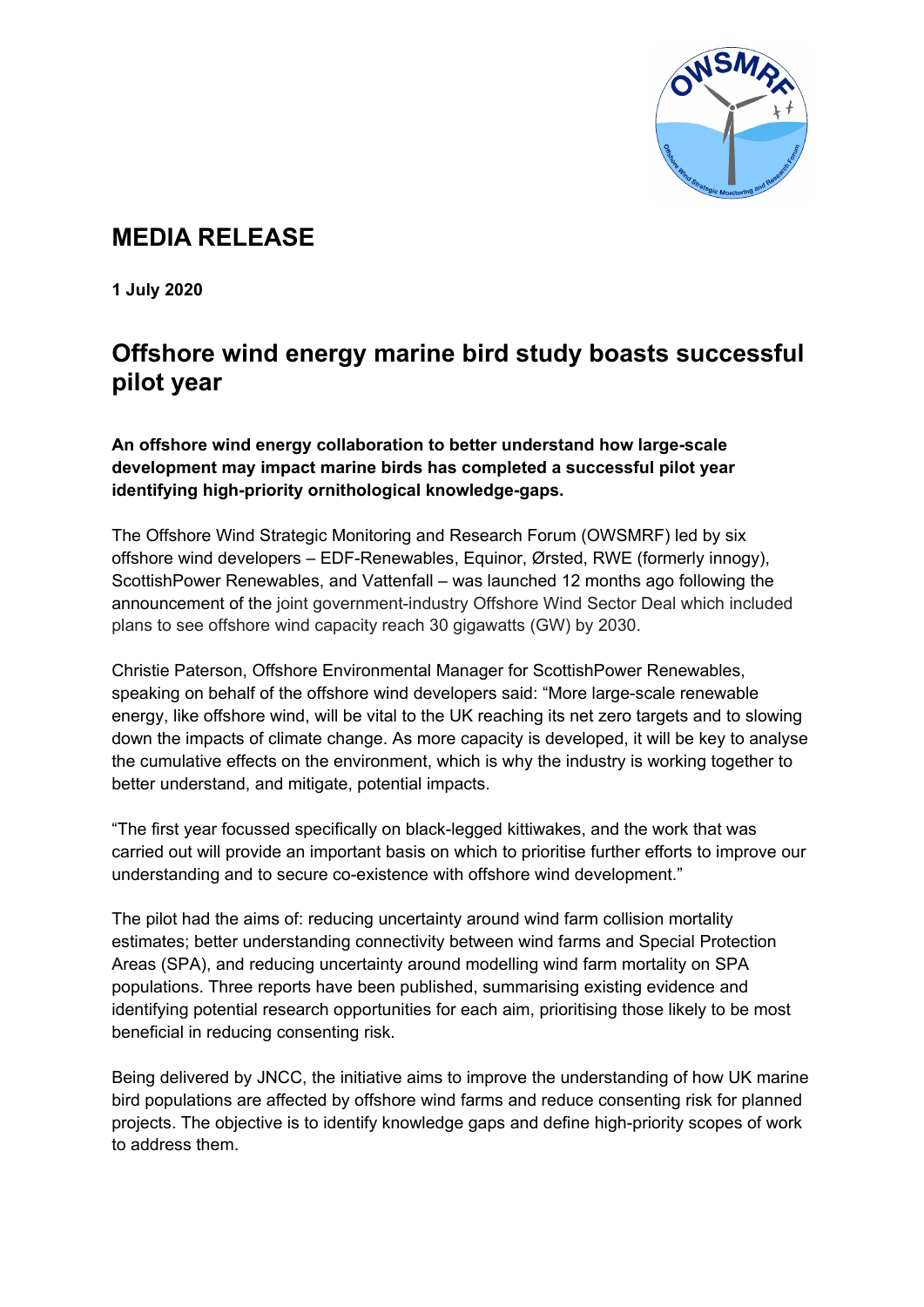

John Goold, Director of Marine at JNCC said: "JNCC is delighted by the success of the OWSMRF pilot year and is grateful to all participants for their willingness to come together in the spirit of collegiality to identify key evidence needs and research questions. We look forward to continued collaboration, seeing the benefits of OWSMRF realised and seeing more opportunities developed to support the needs of this important sector".

The pilot year has been a collaborative process with invaluable input from academics, regulators, consultants and stakeholders including Natural England, the Royal Society for the Protection of Birds (RSPB), the Marine Management Organisation, Marine Scotland, Scottish Natural Heritage and Natural Resources Wales.

The outcome of the pilot year has been the development of three high-priority scopes of work. These are to: review systems for monitoring bird collisions at offshore wind farms; conduct a feasibility study for large-scale deployment of mark recapture systems; and conduct a feasibility study for catching birds at sea to observe their behaviour and track movements.

The OWSMRF will continue to work to identify opportunities to fund the three high-priority scopes of work produced during the pilot year and on how to best evolve and continue to address key knowledge gaps that pose consenting risks to offshore wind projects in the UK.

#### **-ENDS-**

#### **Notes to editors**

- 1. The Offshore Wind Strategic Monitoring and Research Forum (OWSMRF) pilot year ran from May 2019 to April 2020. All three reports are available on the OWSMRF website:<https://jncc.gov.uk/our-work/owsmrf/>
- 2. OWSMRF key stakeholders who identified critical knowledge gaps include Natural England, Scottish Natural Heritage, Natural Resources Wales, Council for Nature Conservation and the Countryside, Royal Society for the Protection of Birds (RSPB) and Marine Scotland Science.
- 3. The wider OWSMRF stakeholders include ORJIP (Offshore Renewable Joint Industry Project, run by The Carbon Trust), The Crown Estate, Crown Estate Scotland, Marine Scotland, Marine Management Organisation, Department for Environment, Food and Rural Affairs and the Department for Business, Energy & Industrial Strategy.